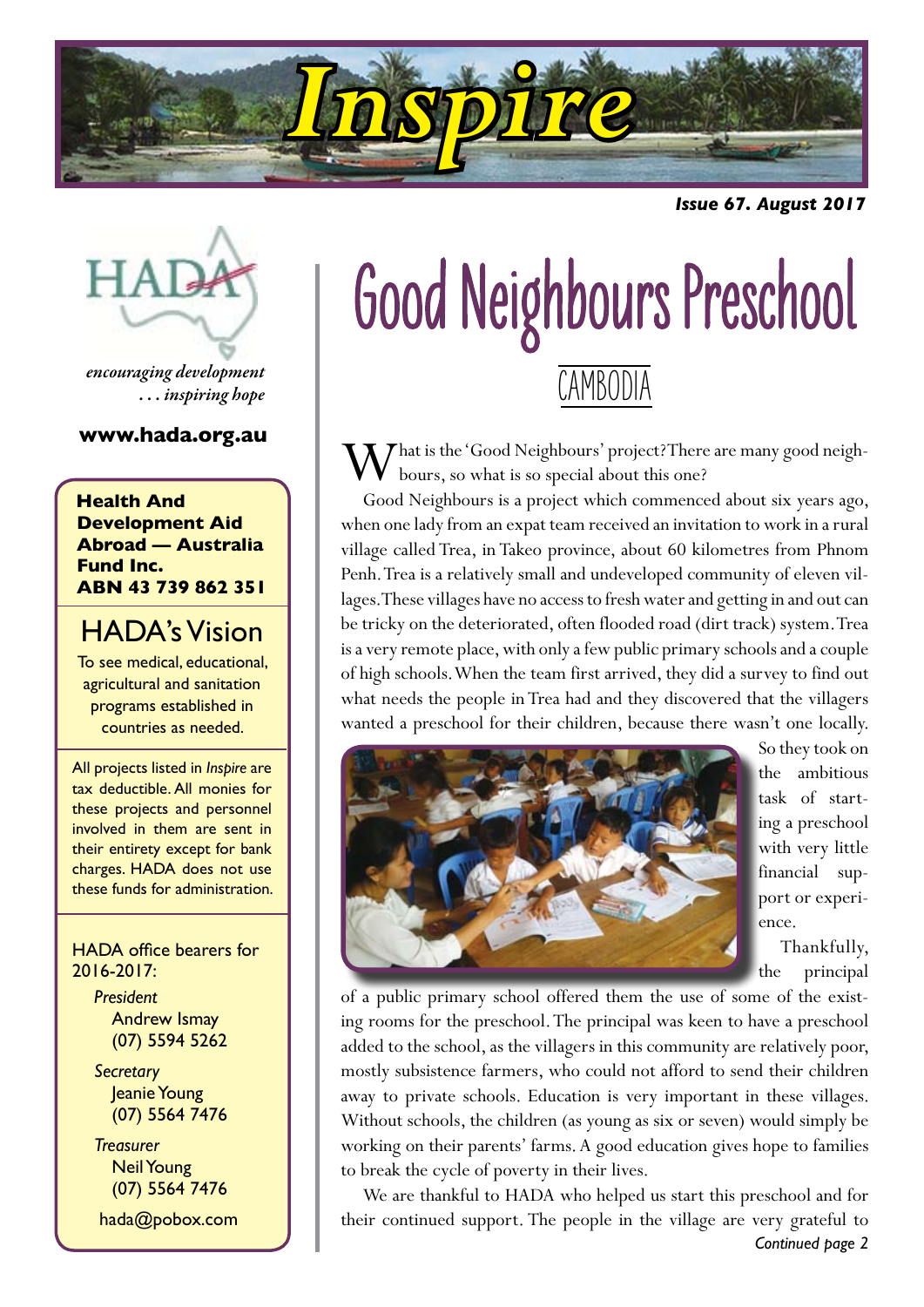#### *Continued from page 1*

have this preschool because of the hope that it brings. We have also been able to create a few jobs in the community by employing four adults from the village and training them as teachers.

Our previous colleagues called the project 'Good Neighbours', as they wanted to do good neighbourly work in the community of Trea. We started out with one preschool class and two teachers but have now expanded to two classes and four teachers as needs increased. We also run free art and computer classes.

The preschool has proved to be of great benefit in the

community. It has provided jobs and brought some income to their families, helping to alleviate poverty. The children who graduated from the preschool were ahead of their fellow pupils who did not attend any preschool. The Cambodian government encourages the development of preschools as children who attend have less tendency to drop out of school later on.



## Good Shepherd Agricultural Mission INDIA

IV un by Australian father and son team, Rick<br>
and Clifton Shipway, the Good Shepherd<br>
Agricultural Mission (GSAM) is perhaps<br>
best described as a large orphanage in the north of and Clifton Shipway, the Good Shepherd Agricultural Mission (GSAM) is perhaps India. Situated on more than seventy acres of land close to the Nepal border, the GSAM is currently home to seventy-five children between the ages of six and twenty-six. Since its inception in 1948, hundreds of children have passed — healthy and whole — through the Mission gates. For many, this would be a legacy all on its own.

But the mission is much more than simply a home for abandoned children. They have also founded the Maxton Strong School, offering free education to their own children, while also providing a top-notch, affordable alternative for local families. Currently, almost eight hundred students are enrolled from Kindergarten to 10th class and the Maxton Strong School's reputation for excellence continues to grow.

Surrounding the school in fields of waving green are the Mission farmlands. Each year, large crops of



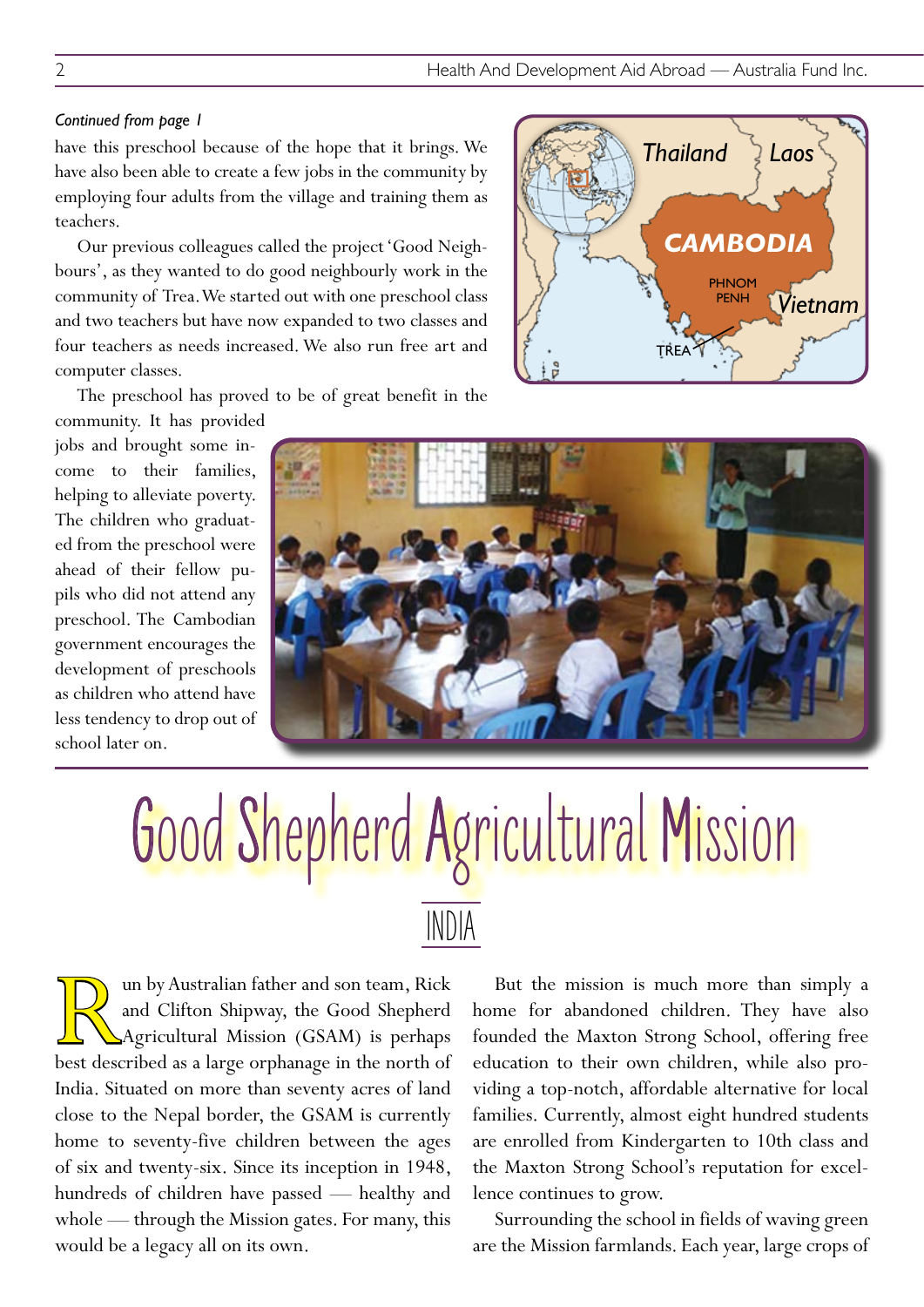rice and wheat are planted and harvested, both to feed the large mission family and to sell for profit. Both the school and the crop sales are moving GSAM ever closer to their long-term goal of self-sufficiency. Currently, more than 75% of their yearly operating budget comes from these two ventures, with more school growth and expansion planned in the years ahead.

As if this isn't enough, the Mission has been running a dairy for half a century, supplying their own milk. They also keep chickens and raise fish in two large fish ponds to add additional protein sources. With many of their own needs met, they also reach beyond their own borders, looking for ways to be a blessing to their com munity. They maintain a leper colony, allowing some truly disadvantaged families to live free of charge in an independent and private compound. They offer voca tional training to local women in their sewing centre, teaching them a valuable skill they can then use to sup port their own families. When disaster strikes, whether down the street or in a neighbouring country (as re cently happened in Khathmandu, Nepal), the team at the GSAM are always quick to help, ready with aid and relief as their way of giving back.



For more than 60 years, the Good Shepherd Agricultural Mission has been improving this small corner of India. What began with clearing the first roads and taming the wild jungle back in the 1940s, has evolved into a vibrant, growing institution, where the first pub lic library in the area is currently being constructed, a new kindergarten building is in the works, and children in need are still offered a stable, loving home to turn to. For anyone looking to make a difference in the lives of orphaned children and poor rural children for genera tions to come, please visit HADA's website to see how you can get involved.





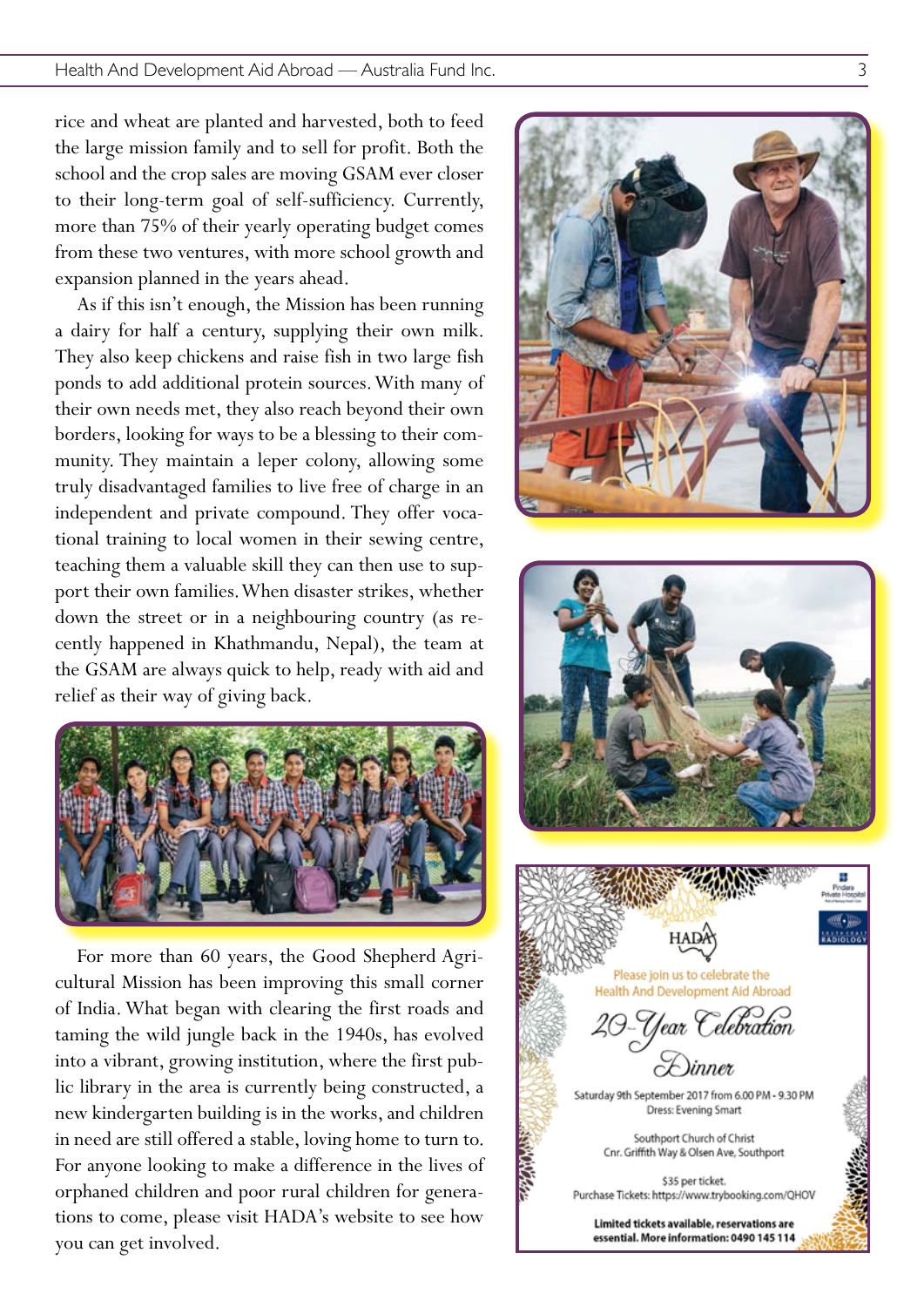# Books for Needy Children in Africa

*"We went this morning to open up the container and were completely amazed by the contents, every box clearly labelled, and the container packed to the roof. We opened three boxes just to see the books and I am hugely grateful to have found each one carefully packed with lovely books fully appropriate to each label."*

*"The school needed those books as it lacks in most learning and teaching materials."*

*"When we received the consignment, there was untold happiness among the pupils and the teachers."*

*"We had a shortage of reading books in our school. We hope the books will help to improve our English."*

*"The donation has left us with tears of joy."*

*"It is with great humility and appreciation that we offer our thanks to you for the generous donation of books to add to our library inventory".*

**F**<br>**Example 18 Fernal Aid Aid Aid Aid Aid Aid Aid International Inc. (LAI)<br><b>Property Aid International Inc.** (LAI) **Teedback such as this from** teachers and students makes the efforts of Liso worthwhile.

In the last seven years, with the help of volunteers, companies, libraries and the general public from around the state, LAI, based in Burnie, Tasmania, has sent five shipping containers to southern Africa. These contained over 150,000 second-hand books and other educational materials distributed to more than 160 needy schools. Churches, missionaries and Rotary Clubs in these countries helped with the distribution.

Smaller quantities of books have also been provided to schools in Burma and The Philippines. Advice has also been given to people wanting to establish similar organisations or libraries.



*Masikani Primary School, Paarl, South Africa*

LAI primarily collects used books that are suitable for children from 3-18 years, but just about any type of book is suitable to be sent, such as university, vocational and Christian books.

The aim is to help 'Readers become Leaders' in their own countries by helping to improve their English and thereby creating opportunities for a better life.



The Rotary Club of Burnie has taken a keen interest in LAI by providing financial assistance and contacts for shipments to Zimbabwe in 2015, and Cape Town early in 2017. It is planned for our next container to go to Fiji by June 2018. A large part of Fiji was devastated by a cyclone in 2016.

We are grateful to a wide range of supporters – from in-

dividuals, some simply buying at a sausage sizzle, to schools, churches and clubs – who provide the finances to cover the shipping and some distribution costs.

Book sorting, packing and labelling is done by community volunteers. At no cost

to LAI, several companies and organisations in Tasmania provide an operational venue, boxes, book storage, transport, website design and maintenance.

LAI is registered with the Australian Charities and Not-forprofits Commission. See **www. libraryaid.org** or the HADA website **hada.org.au** for more information.

**Health And Development Aid Abroad PO Box 733, Ashmore City Qld 4214, Australia**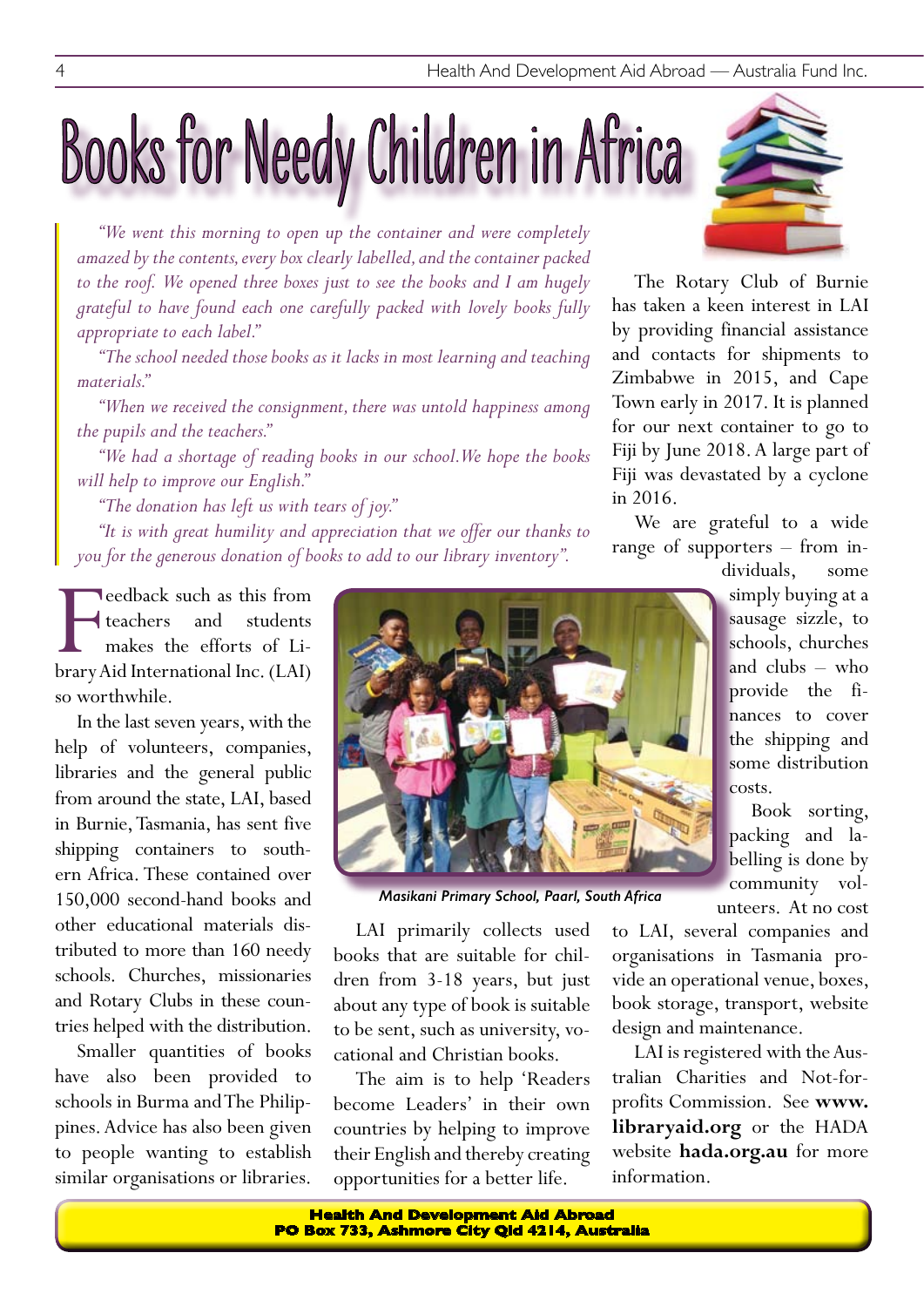

### **Current HADA Projects**

**All projects listed are approved for tax deductibility**

**Please visit the HADA Website www.hada.org.au**

#### *AFGHANISTAN*

#### **NOOR-Ophthalmic Technician Training Program**

Manager: Liz Green

• Providing training for the treatment of eye conditions [AFG-010]

#### *AFRICA and ASIA*

#### **Medical Training in Africa and Asia**  Manager: Dr Judith Goh

• Training African and Asian doctors in treating women with genital tract fistula [AFR-010]

#### **Library Aid International Inc**

Manager: Peter Cunningham

• Providing books for schools to improve educational outcomes and life opportunities. [AFR-011]

#### *BANGLADESH*

#### **New Hope Ministry Bangladesh Trust**

Manager: Warwick Lloyd

- Rural project to help orphanage selfsufficiency [BGD-010]
- Multi-Purpose Educational Buildings in Bangladesh [BGD-012]

#### *BURUNDI*

#### **Mustard Seeds Projects**

Manager: Des Willmott

• Meat chickens, fish farming and biogas projects [BDI-010]

#### *CAMBODIA*

#### **Siem Reap**

Manager: Jonathan and Heleen Wolters

- • **Bridge of Hope**: Working with families and communities to prevent children at risk becoming street children (or sold/ending up in prostitution). [KHM-010]
- Family Sponsorship [KHM-018]

#### **Good Neighbours Pre-School**

Manager: Julie and Will Fowles

• A pre-school for disadvantaged children. [KHM-013]

#### *CHINA*

#### **Hope Of Tomorrow**

Managers: Daniel and Irene Kim [CHN-014]

• Giving hope to the blind ICHN-0131

#### *INDIA*

#### **Maxton Strong Orphanage School, Banbassa**

Manager: Rick Shipway [IND-014] Manager: Clifton Shipway [IND-015]

• Kindergarten Construction: to provide suitable education facilities for early learners [IND-017]

#### **Maxton Strong School Staff Accommodation**

• Building accommodation for school staff [IND-018].

#### *IRAQ*

#### **Sulaymaniyah, Kurdistan Optician Training Centre**

• Apprenticeship program for opticians [IRQ-010]

#### *KAZAKHSTAN*

#### **HADA, Astana**

Manager: David Pichotta [KAZ-013]

- • Alcoholism: Education, literature, and support groups for alcoholics and their families. [KAZ-010]
- Open Doors Community Centre: a place to gain employable skills and life skills for young adults, couples and parents. [KAZ-011]
- Valueology: assisting schools by providing materials, and teaching values to teenagers. [KAZ-012]

#### *MONGOLIA*

#### **Good Neighbor Society, Ulaanbaatar** Manager: WooYoung Kim

• Family Development Program [MNG-010]

#### **Good Neighbour Society — Mobile Drop-In Centre**

Manager: Corrie van der Esch [MNG-019]

• Assist homeless people in Ulaanbaatar [MNG-018]

#### *NEPAL*

#### **ACN Health Promotion**

Manager: Dr Julie Lincoln [NPL-011]

• Providing access to safe drinking water and toilets, improve knowledge of hygiene/sanitation, nutrition and preventable diseases [NPL-012]

#### *PAPUA NEW GUINEA*

**PK4 Haus Pikinini Orphanages Development** [PNG-010]

#### *SIERRA LEONE*

#### **Syke Street School**

Manager: Dr Themi Adamopoulo

• Providing school canteen, medical clinic, and toilets [SLE-013]

#### **PK4A Orphanages Development**

• Building orphanages to create a positive, loving environment for abandoned and neglected children [SLE-012]

#### *SOUTH AFRICA*

#### **My Father's House Worcester** Manager: Jan Buchanan [ZAF-011]

• A Community Centre for vulnerable teenagers [ZAF-010]

#### *UGANDA*

#### **Grace Care Child Program**

#### Manager: Emmanuel Kanuli

• To build classrooms for orphaned/ disadvantaged children [UGA-020]

#### *ZAMBIA*

#### **Oasis Care Project, Ndola**

Manager: Lainah Phiri [ZMB-013]

- Market garden for orphanage [ZMB-010]
- Gardeners: Benson and Alison [ZMB-012]

#### *DISASTER RELIEF*

- • Bangladesh floods [DIS-000]
- Help for Syrian refugees IDIS-0101

#### *WHERE MOST NEEDED*

The board will allocate these funds to projects in most need [WMN-010]